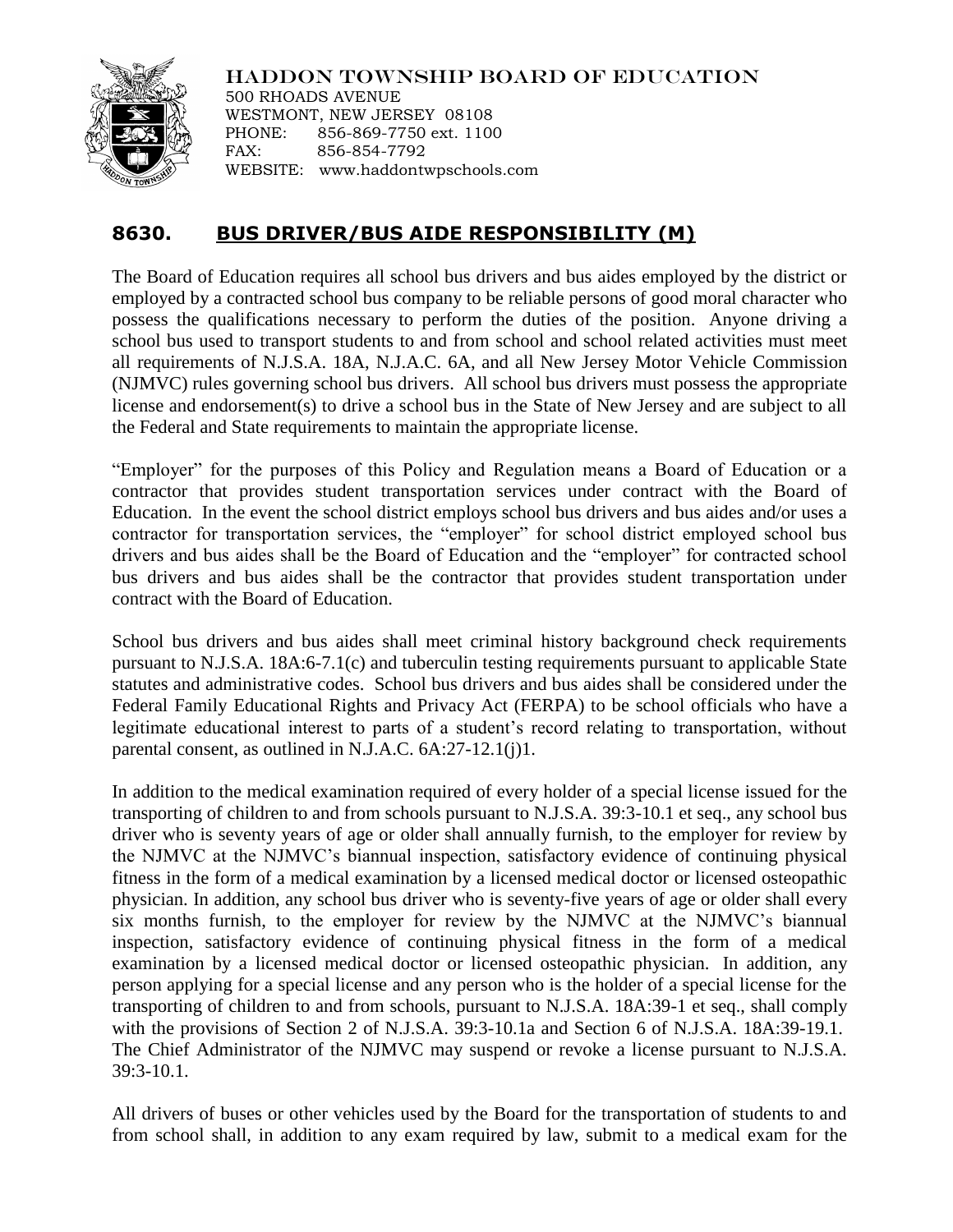presence of alcohol, narcotics, or habit-producing drugs within the scope of the "New Jersey Controlled Dangerous Substances Act," (N.J.S.A. 24:21-1 et seq.).

All drivers of buses or other vehicles used by the Board for the transportation of students to and from school shall, in addition to any exam required by law, submit to a medical exam that includes hearing and visual acuity tests that are in accordance with the provisions of the "Motor Carrier Safety Improvement Act of 1999," 49 U.S.C. § 113.

A Commissioner of Education-developed training program on proper procedures for interacting with students with special needs shall be administered by the employer to all school bus drivers and bus aides in accordance with the requirements of N.J.S.A. 18A:39-19.2. This training program must be administered in accordance with the provisions of N.J.S.A. 18A:39-19.3.a. and all school bus drivers and bus aides must file a certification with their employer that the individual has completed the training program within five business days of its completion. The employer shall retain a copy of the certificate for the duration of the individual's employment and shall file a copy of the certification to the New Jersey Department of Education (NJDOE) in accordance with the provisions of N.J.S.A. 18A:39-19.3.b.

School bus drivers and bus aides shall receive training in the use of a student's educational records and in their responsibility to ensure the privacy of the student and his or her records N.J.A.C. 6A:27-12.1(j)2. In addition, permanent and substitute school bus drivers and bus aides shall be trained for the functions of their positions and in a safety education program as outlined in N.J.A.C. 6A:27-11.1 et seq.

In accordance with the provisions of N.J.S.A. 18A:39-28, school bus drivers must visually inspect the school bus they are assigned at the end of the transportation route to determine that no student has been left on the bus.

The school bus driver shall be in full charge of the school bus at all times and shall be responsible for maintaining order. The school bus driver will never exclude a student from the school bus, but if unable to manage a student, the school bus driver will report the unmanageable student to the Principal or designee of the school in which the student attends.

The Principal or designee, upon such report from the school bus driver, may assign appropriate discipline. The discipline may include excluding the student from the bus. The student's parent shall provide for the student's transportation to and from school during the time of exclusion.

Upon notification from the NJDOE that a school bus driver employed by the Board has had his or her bus driver's license suspended or revoked, the Board, within one business day of the notification, shall provide a statement to the NJDOE verifying that the school bus driver no longer operates a school bus for the Board in accordance with N.J.S.A. 18A:39-19.6.

In the event of an emergency, school bus drivers shall follow procedures established by this Board. School administrators shall organize and conduct emergency exit drills at least twice within the school year for all students who are transported to and from school. All other students shall receive school bus evacuation instruction at least once per year. School bus drivers and bus aides shall participate in the emergency exit drills, which shall be conducted on school property and shall be supervised by the Principal or person assigned to act in a supervisory capacity. Drills